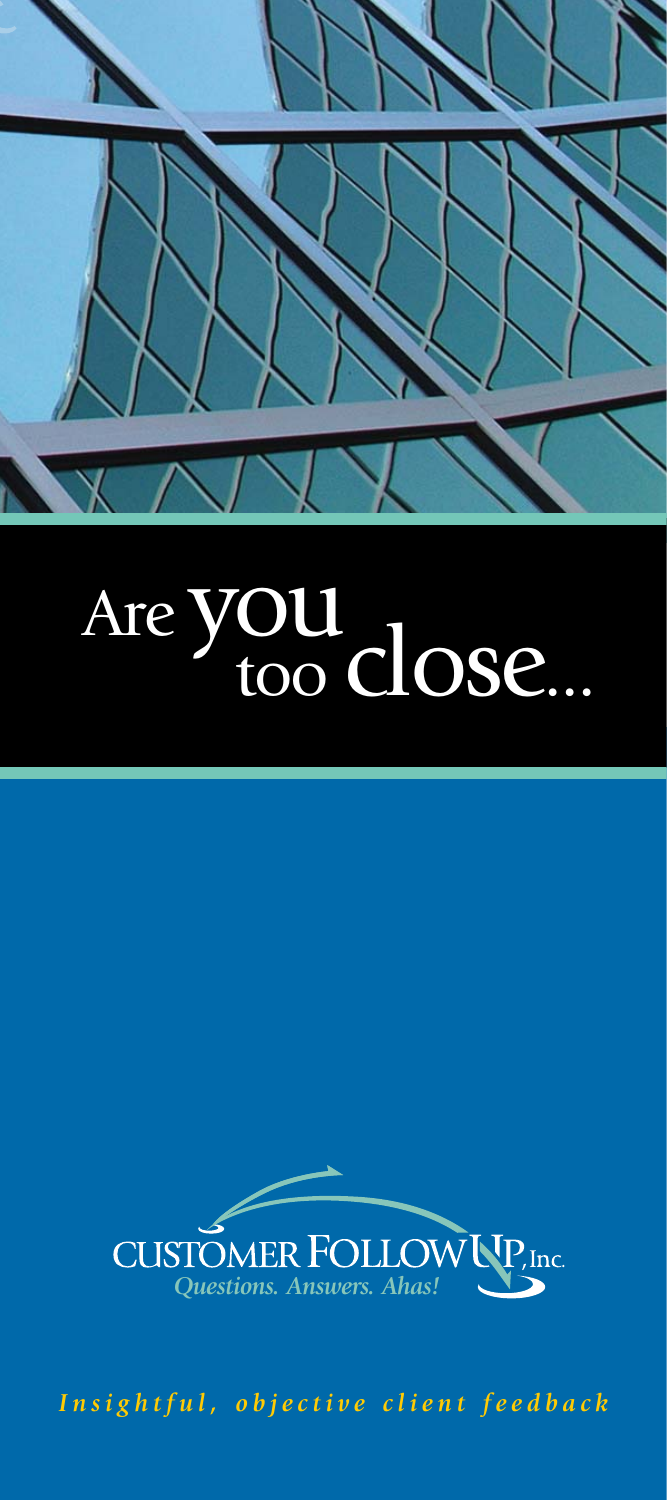

# ...to get the full picture?

Customer Follow Up, Inc. provides a unique perspective that reveals a more accurate reflection of what your clients think of working with you.

Customer Follow Up, Inc. will engage your clients in purposeful and insightful conversation to discern their thoughts about the client service they receive from your firm. Why is their perspective relevant? Because the quality of your client service is your competitive advantage (or disadvantage). It is what distinguishes your firm from all the other firms that offer the same services.

When you meet client's needs consistently, you create loyal clients. Loyal clients, unlike any other component of a firm, promise repeat sales and referrals.

#### How good is your client service? We can tell you.

#### **A comment from one of**  *our* **clients:**

 $f f$  The real value in your service is the systematic and recurring follow-up process of obtaining feedback from clients. While many firms may think they are in touch with their clients, it's hard to be in a systematic, repeatable and objective way. Your service gives us data that shows trends and problem areas. This helps our staff do a better job and builds loyalty from the client. *Matt Burns – President and CEO, The Burns Group*  $\frac{6}{10}$  and bad "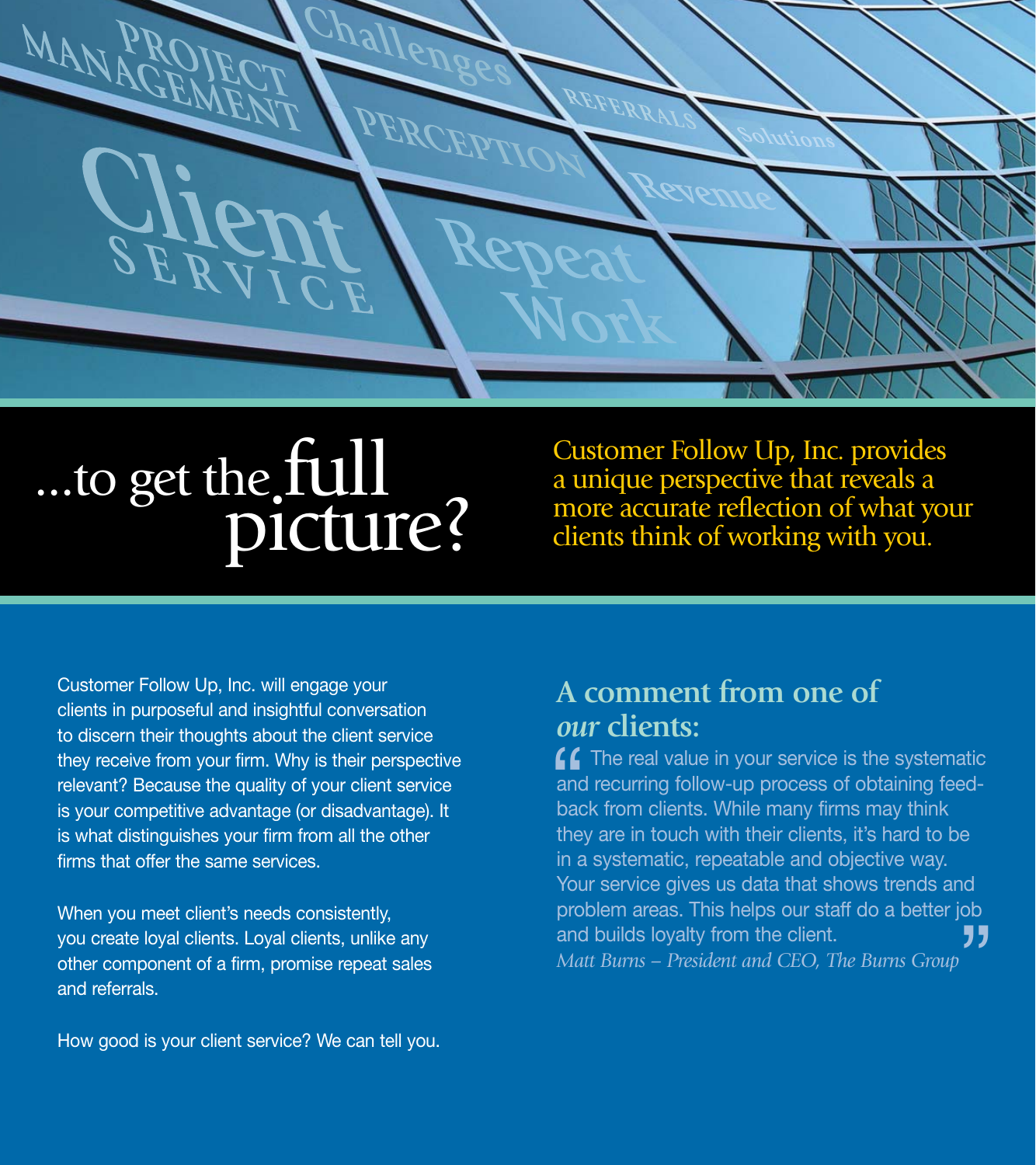firm's client care program



**Discuss** Discuss ways to integrate feedback into your firm Develop questions, define project goals Sign project agreement, initial invoice processed Receive contact list, develop database Client notifies contacts of the project *<sup>P</sup> <sup>R</sup> <sup>O</sup> <sup>J</sup> <sup>E</sup> <sup>C</sup> <sup>T</sup> <sup>D</sup> <sup>E</sup> <sup>V</sup> <sup>E</sup> <sup>L</sup> <sup>O</sup> <sup>P</sup> <sup>M</sup> <sup>E</sup> <sup>N</sup> <sup>T</sup> <sup>P</sup> <sup>H</sup> <sup>A</sup> <sup>S</sup> <sup>E</sup> <sup>D</sup> <sup>A</sup>T<sup>A</sup> <sup>C</sup> <sup>O</sup> <sup>L</sup> <sup>L</sup> <sup>E</sup> <sup>C</sup> <sup>T</sup> <sup>I</sup> <sup>O</sup> <sup>N</sup> <sup>P</sup> <sup>H</sup> <sup>A</sup> <sup>S</sup> <sup>E</sup>* Train<br>staff<br>Begin<br>Calling phase<br>End<br>calling phase<br>as needed<br>as needed<br>as needed<br>as needed<br>as needed<br>as needed<br>as needed<br>as needed<br>as needed<br>as needed<br>as needed<br>as needed<br>as needed<br>as needed<br>as needed<br>as needed<br>as needed<br>a Analyze data project



- Staff development
- Client service
- Client care program
- Client retention and referrals
- Business development
- Operational effectiveness
- Marketing effectiveness
- Profitability
- **Client interviews focus on key areas such as:**
- Communication
- Project management
- Quality of client service
- Issue resolution
- Work quality
- Suggested improvements for client service
- Likelihood of recommending your firm
- Comparison of your firm to competitors

## Is the quality of your client service a true reflection of your firm's commitment to service?

### **You can expect our services to enhance your firm's:**

The Customer Follow Up, Inc. Project Task Line...it's more than a phone call.

### **An example of our work:**

When we asked a client's client about recommending the firm, the response was a tentative "yes." With most other methods of obtaining feedback that is where the answer would have stopped. Because we talk to the clients, we can politely probe when we sense there is more to the story. Our client had no idea their client felt this way. They arranged a meeting, made the necessary adjustments and were able to save the relationship.

### Praise Project Manager!

Do you have operational issues?

Where/why has quality s

Are you losing revenue?

 $\boldsymbol{\zeta}$  ...actually we are considering 75 Questions. Answers. Ahas!<br>**Are you losing revenue?** Also, invoicing is often inaccurate. looking at other firms. It has become very frustrating working with them. The project manager is great; she is professional and cares about providing good service and they have done quality work. But, it appears that the firm has lost focus and they don't seem organized. The work quality has slipped, and they seem not to care that it has. Also, invoicing is often inaccurate